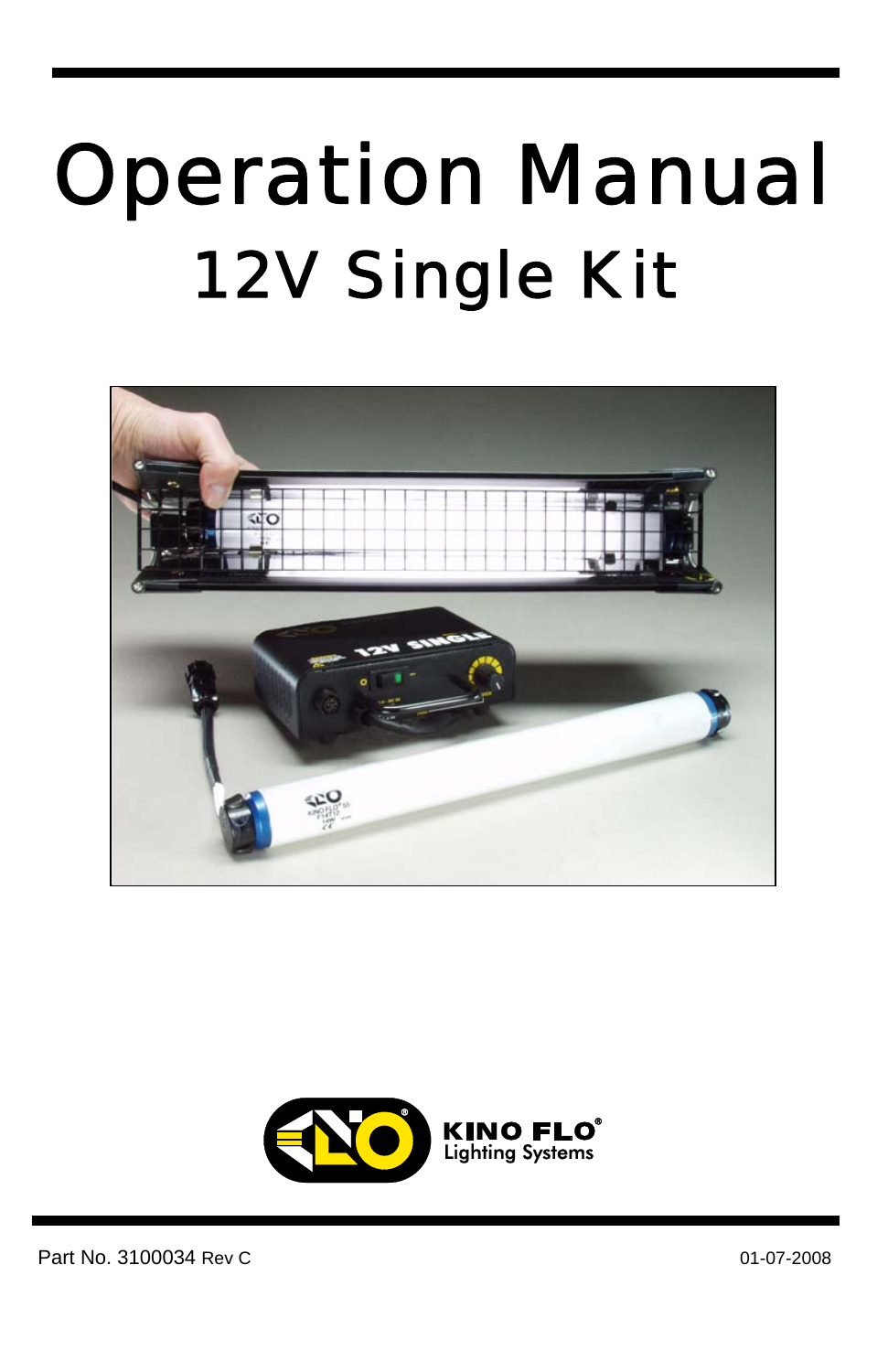### **Assembly and Features**



#### **KIT-140X**

12V Single Kit, 12VDC

#### **Kit Contents:**

- 2 12V Single Ballast xlr
- 2 15" 12V Single Fixture
- 2 Extension, 25ft
- 1 Car Adapter xlr
- 1 Alligator Clip Adapter xlr
- 1 Splitter xlr
- 1 Travel Case

#### **Dimensions Weight**

21 x 7.5 x 17" 14lbs (53.5 x 19 x 43cm) (6.3kg)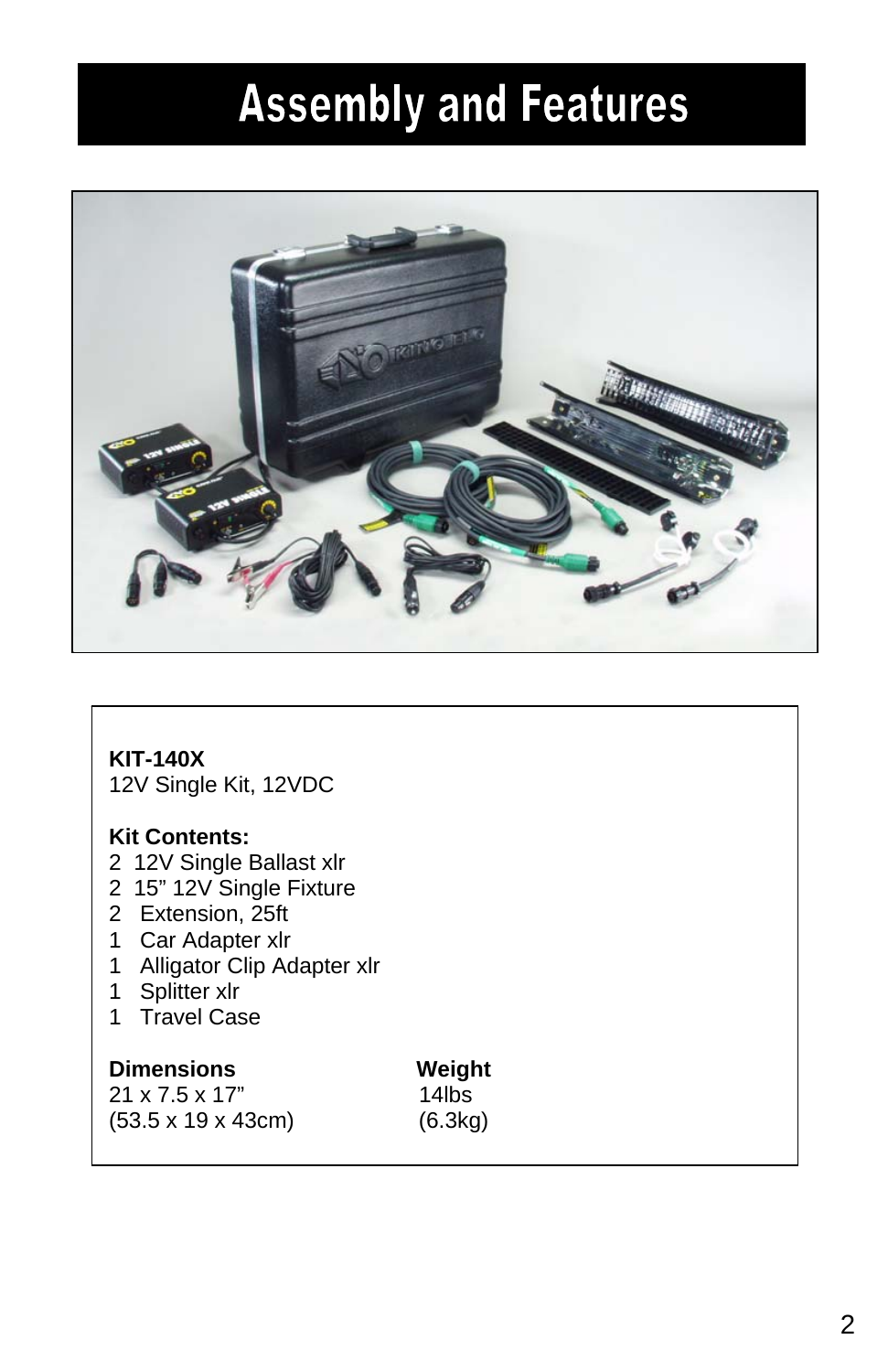### **Fixture Assembly**



#### **Fixture is comprised of 3 parts:**

- 1. Fixture Shell
- 2. Lamp Harness
- 3. Black Louver



The Louver is held in place with Velcro fasteners. Clips hold the lamp to the fixture.

### **Inserting Lamp**







### **Locking Lamp Connector:**

Depress both tabs on the lamp connector and apply to lamp pins. Push lamp into the fixture's Lamp Holder Clips.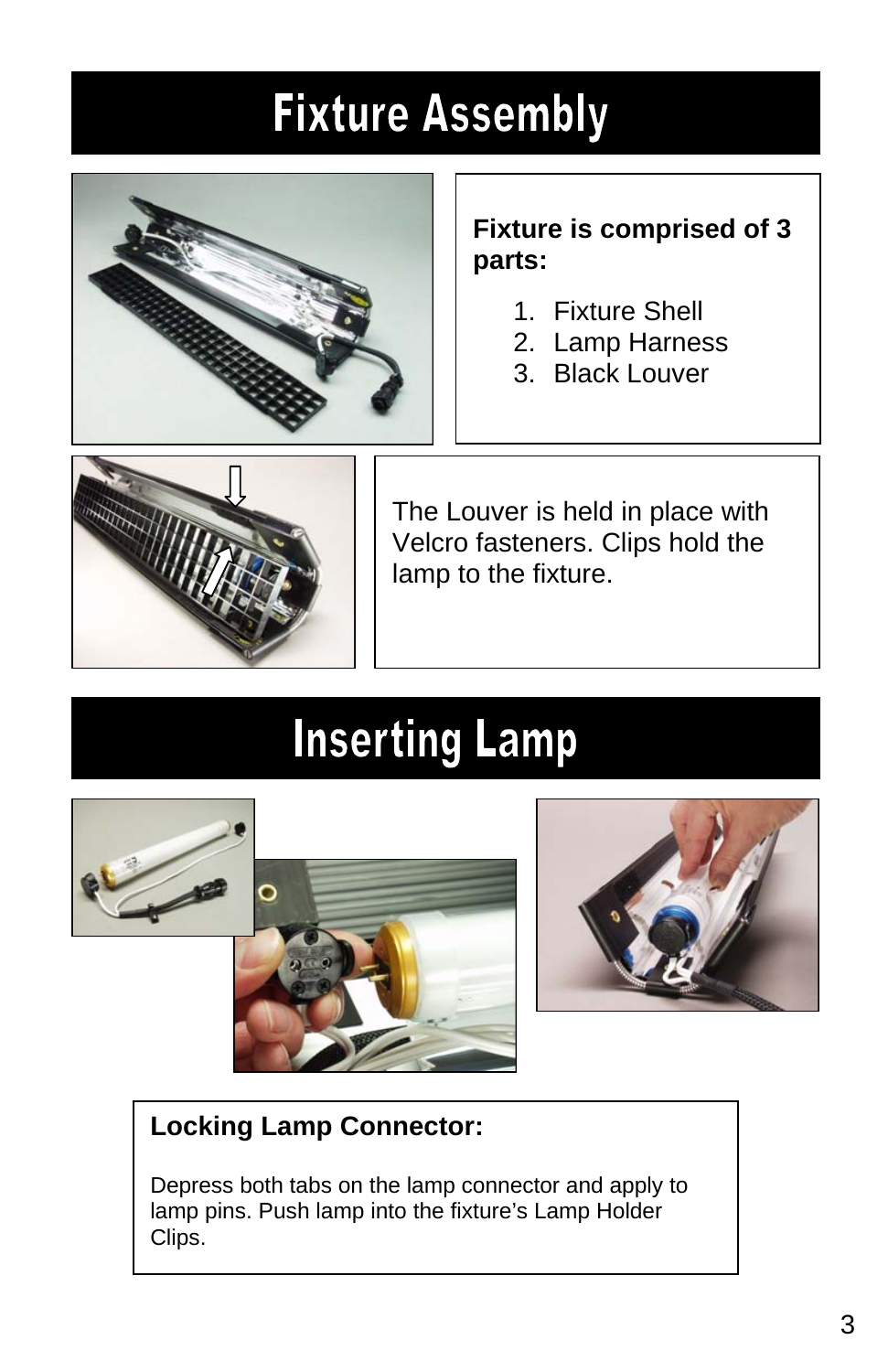### **Mounting the Fixture**

Most applications for the Fixture are in tight locations, where a strip of double sided Velcro or gaffer tape can hold the Fixture in place. For stand mounting, the Fixture is designed to accept a single mount plate, **MTP-K1** (sold separately).



#### **Stand Mounting**

- Pull back the two push pins on the single mount.
- Insert the mount plate into the receptacle holes on the fixture mating plate.
- Push down on the two push-pins to lock the plate in place.
- Reverse the process to release the plate.
- The knurled 3/8" pin can be clamped onto a grip head.

### **Ballast Operation**

#### Warning! To Ensure Proper Operation

ALWAYS TURN **OFF** THE BALLAST BEFORE connecting or disconnecting lamps, harnesses or Head Extension Cables. Maximum distance, 50ft (2 x 25ft cables)

#### **Ballast Operation**

The 12V Single Ballast **(BAL-140X)** operates remote from the fixture. Connect the 15" single lamp harness to the extension cable or the Ballast. After the lamp is properly installed, the Ballast can be turned on. Avoid operating in temperatures above 125°F (51°C) or below 32°F (0°C).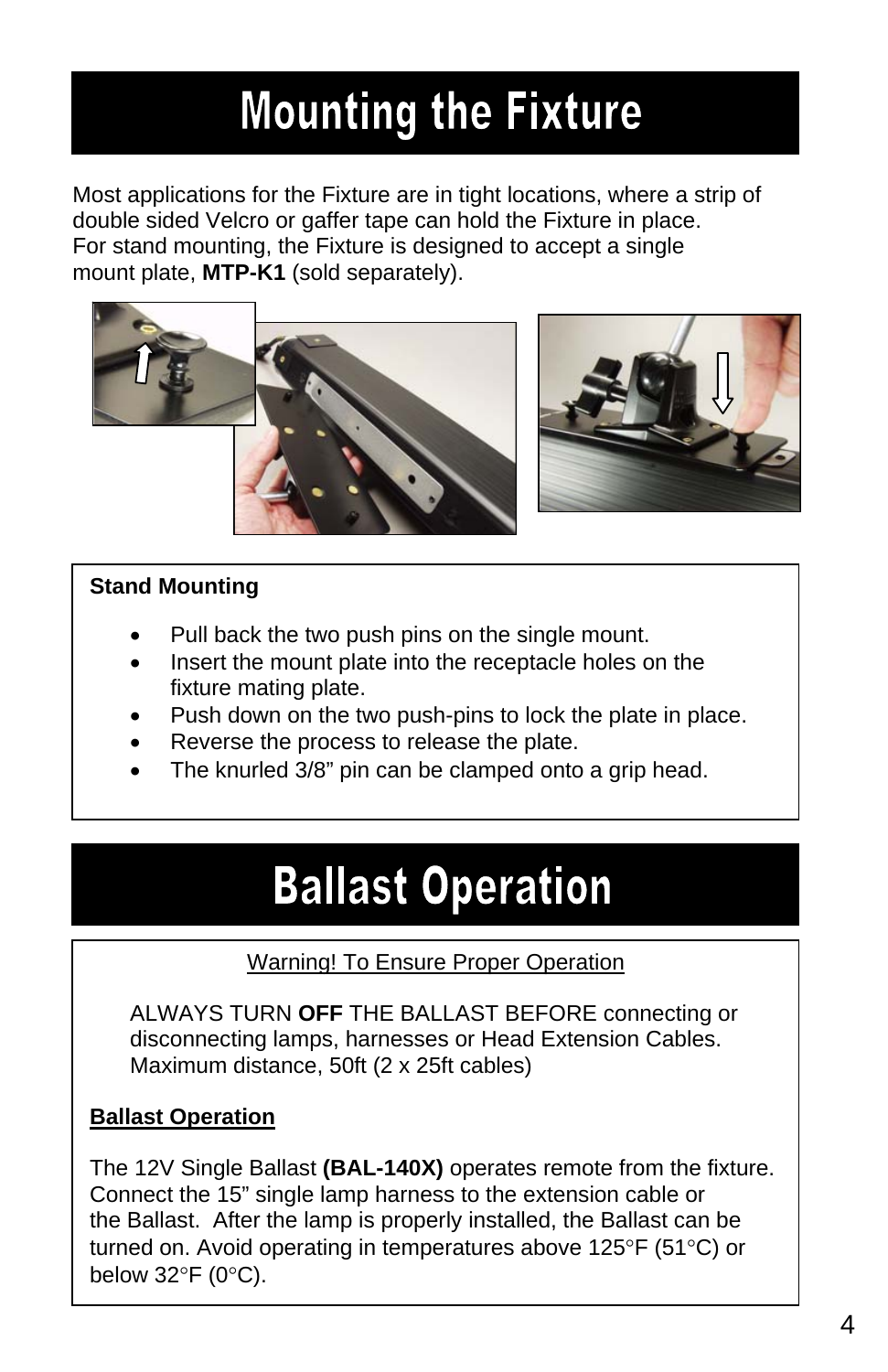#### **Ballast Operation continued….**

(Note: The dimmer should be full up when striking the lamp. Once the lamp has come up to full temperature, in 3-5 minutes, then dim to the desired light level.)

In cold temperatures the Ballast may take longer to ignite the lamp. If it does not ignite within 5 seconds, switch the ballast to OFF, and try again. If lamp does not strike after 2 or 3 attempts, turn Ballast off, check that the harness, lamp or any extension connections are secure and restrike.

### **Ballast Controls**



- **A) Lamp Output**….. Lamp harness connects the ballast to the lamp.
- **B) Power Switch**…. Lights up green when power is present.
- **C) TRIM** …………… Adjusts the bottom end of the dimming curve.
- **D) DIMMER** …..…… Adjusts the light level of the lamp.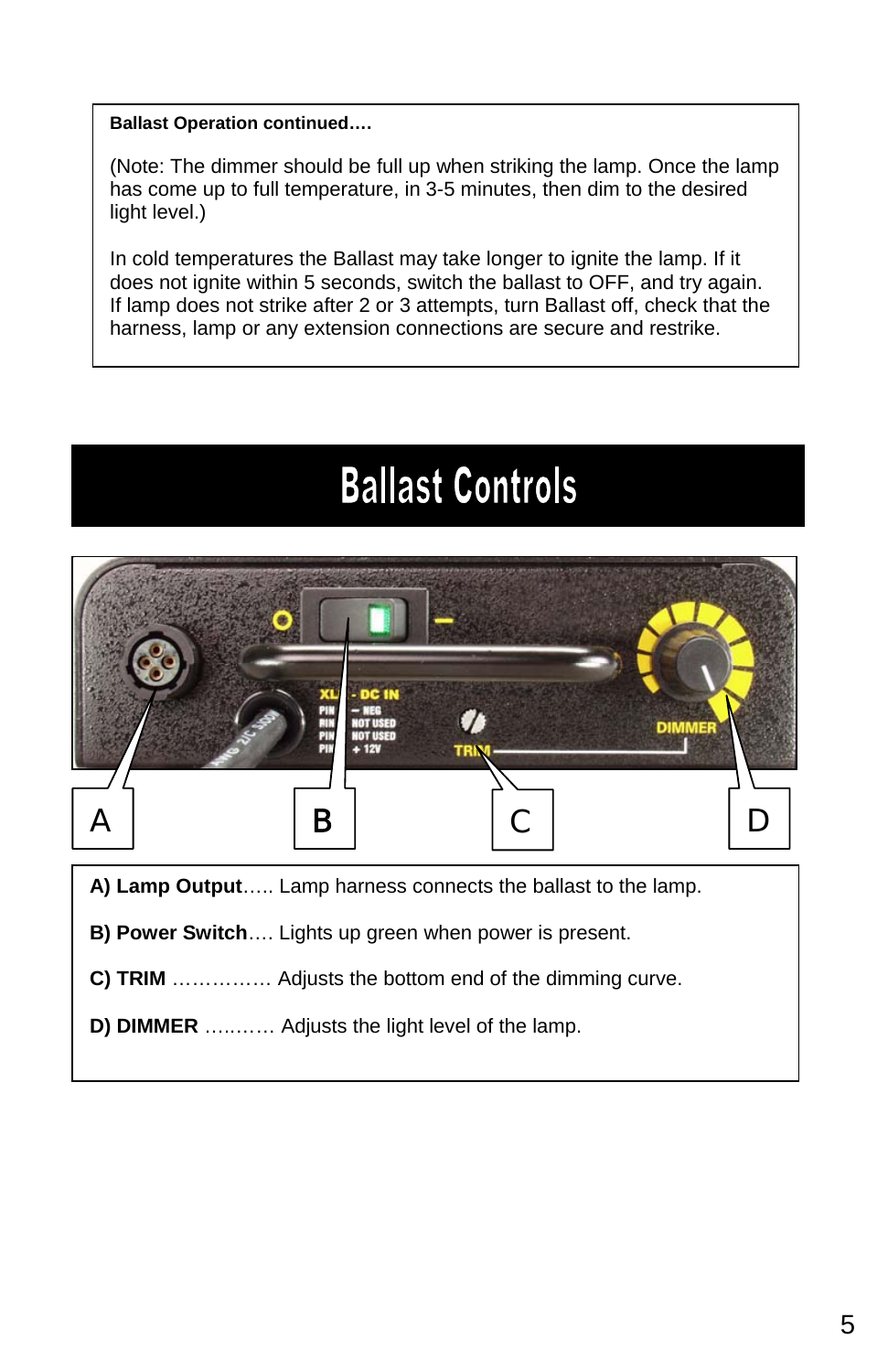### **Dimming Controls**



Turn the **DIMMER** clockwise for maximum light output.

The 12V Single ballast operates lamp lengths of 15", 24", 36" and 48" T12 or T8. The dimming range is different for each lamp length. The **TRIM** adjustment located under the carrying handle adjusts the dimming range to accommodate the various lamp lengths. The TRIM pot can also be used to make a lamp fade to black or to stop at a predetermined low light setting.

#### **To adjust the TRIM pot:**

Use a slotted screwdriver to turn the TRIM pot. Clockwise adjusts the lamp brighter, counterclockwise darker.

- 1. Turn Trim and Dimmer to maximum position.
- 2. With Lamp type selected and Lamp correctly connected turn on power.
- 3. Turn DIMMER down to lowest setting.
- 4. Now turn the TRIM pot counter clockwise to set the lowest light level desired.



The **BAL-140X** power connection is made with 4-pin XLR connectors. Align connectors and insert.



When using alligator clips correct polarity is necessary in order to operate the ballast.

Red Clip is + (Positive) Black clip is – (Negative)

To operate two ballasts off the alligator battery clip cable (**PWC-AX**), use the XLR splitter cable (**PWC-X42**).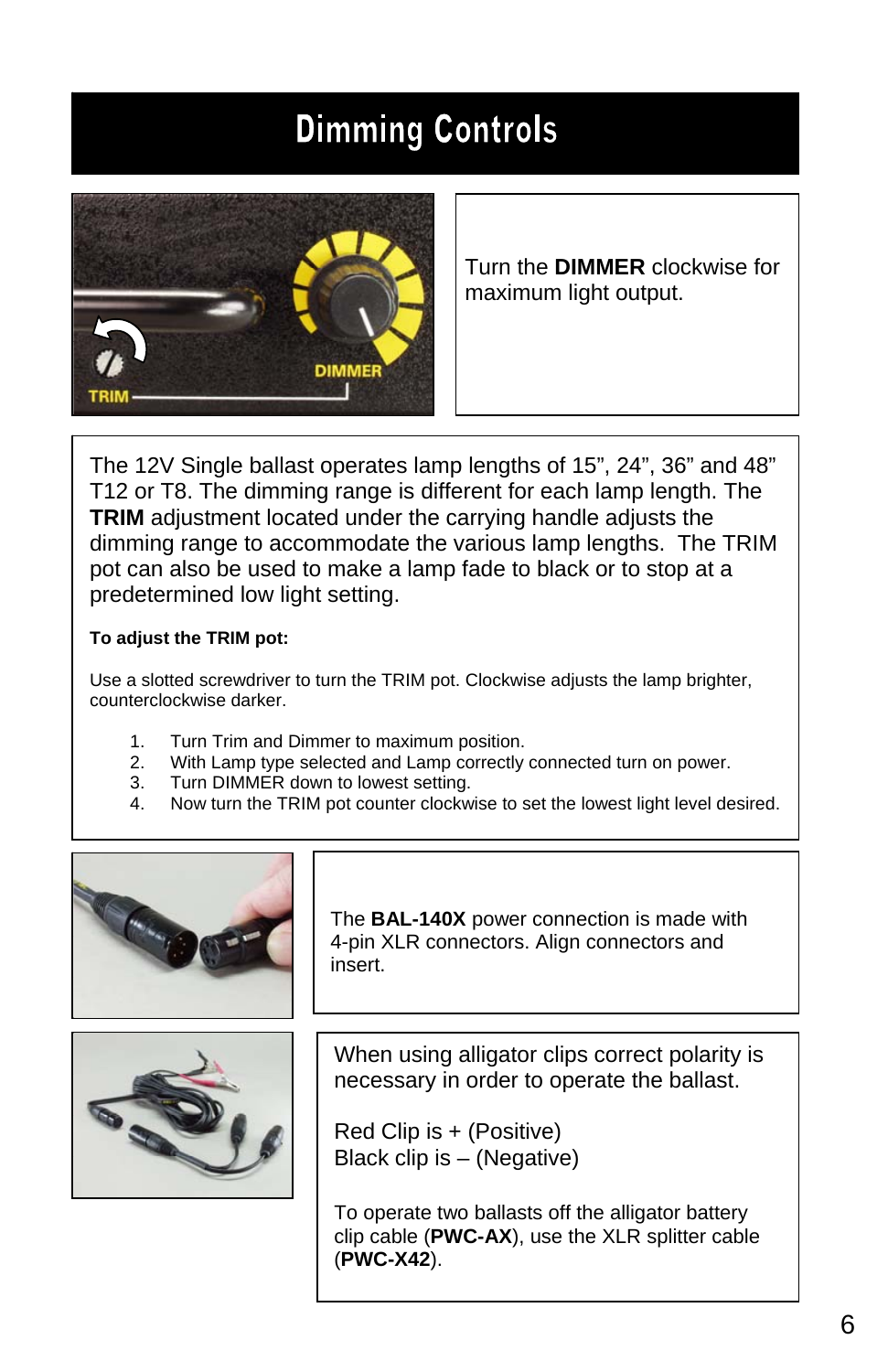### **12V Kit Components**



**CFX-15V**  15" Fixture/12V



**PWC-CX**  DC Car Adapter xlr, 6ft



**X04-25**  Single Extension, 25ft



**PWC-X42**  4-pin XLR **Splitter** 



**BAL-140X**  12V Single Ballast xlr, 12vdc



**KAS-12V**  12V Single Travel Case



**PWC-AX**  DC Alligator Adapter xlr, 12ft

## **12V Accessories**







**Lamp Harness**  4ft **HAR-4801**  3ft **HAR-3601**  2ft **HAR-2401**  15" **HAR-1501**

**MTP-K1**  Single mount plate with spare push-pins

**PWS-137X**  Power Supply 7A, 100-250vac/ 12vdc, 4-Pin xlr





**X04-A16**  Single to 4Bank Combiner

**X04-A9** Single to Double Combiner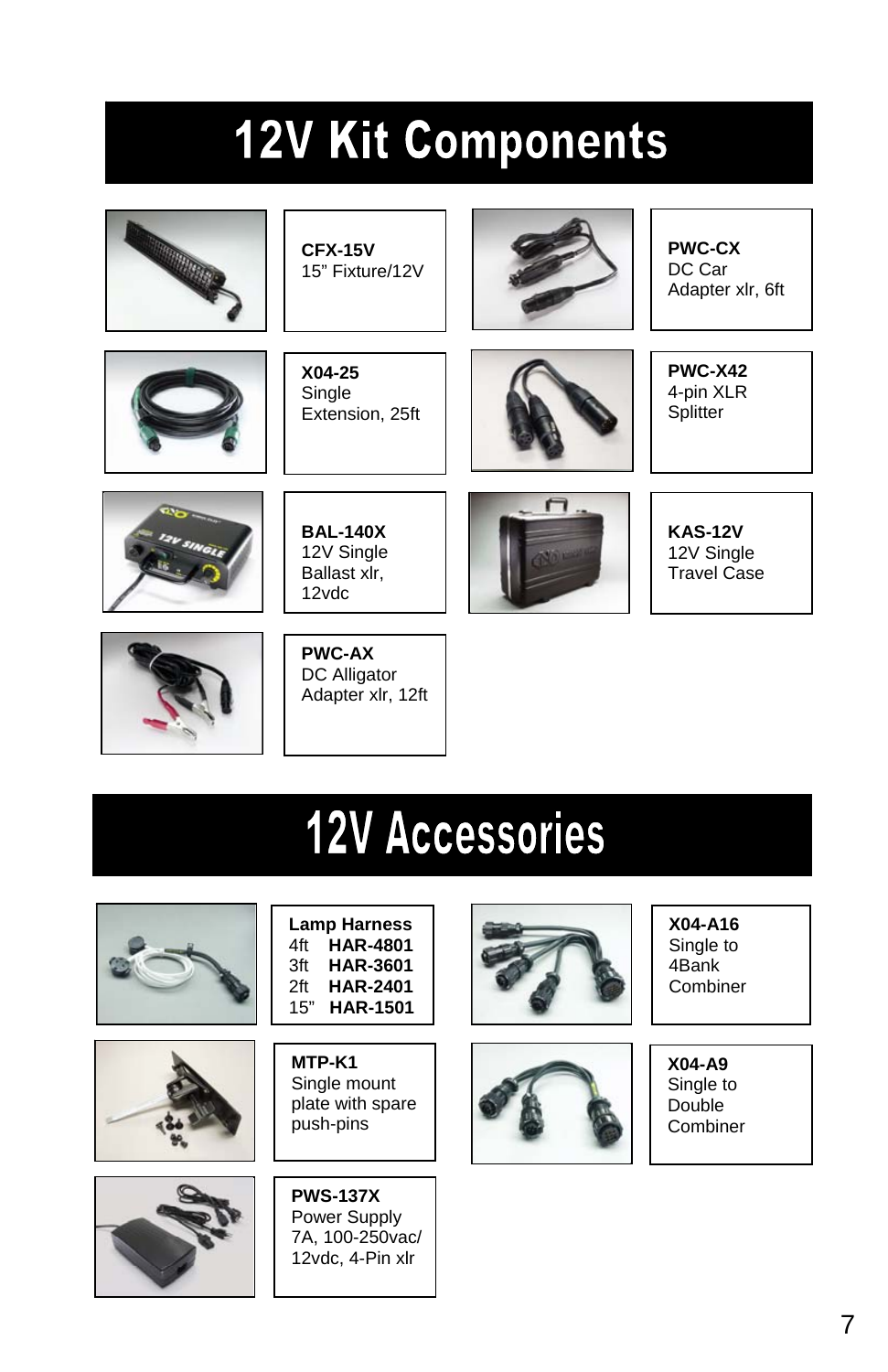### **Lamp w/Harness Specifications**

| Kino Flo Lamp w/ Harness Dimensions |        |       |
|-------------------------------------|--------|-------|
| W                                   |        |       |
|                                     |        |       |
|                                     |        |       |
|                                     |        |       |
| Lamp Type                           | Length | Width |
| 15" Med. Bi-Pin                     | 15.5"  | 1.5"  |
| 2ft Med. Bi-Pin                     | 24.5"  | 1.5"  |
|                                     |        |       |
| 3ft Med Bi-Pin                      | 36.5"  | 1.5"  |

### **Fixture Specifications**